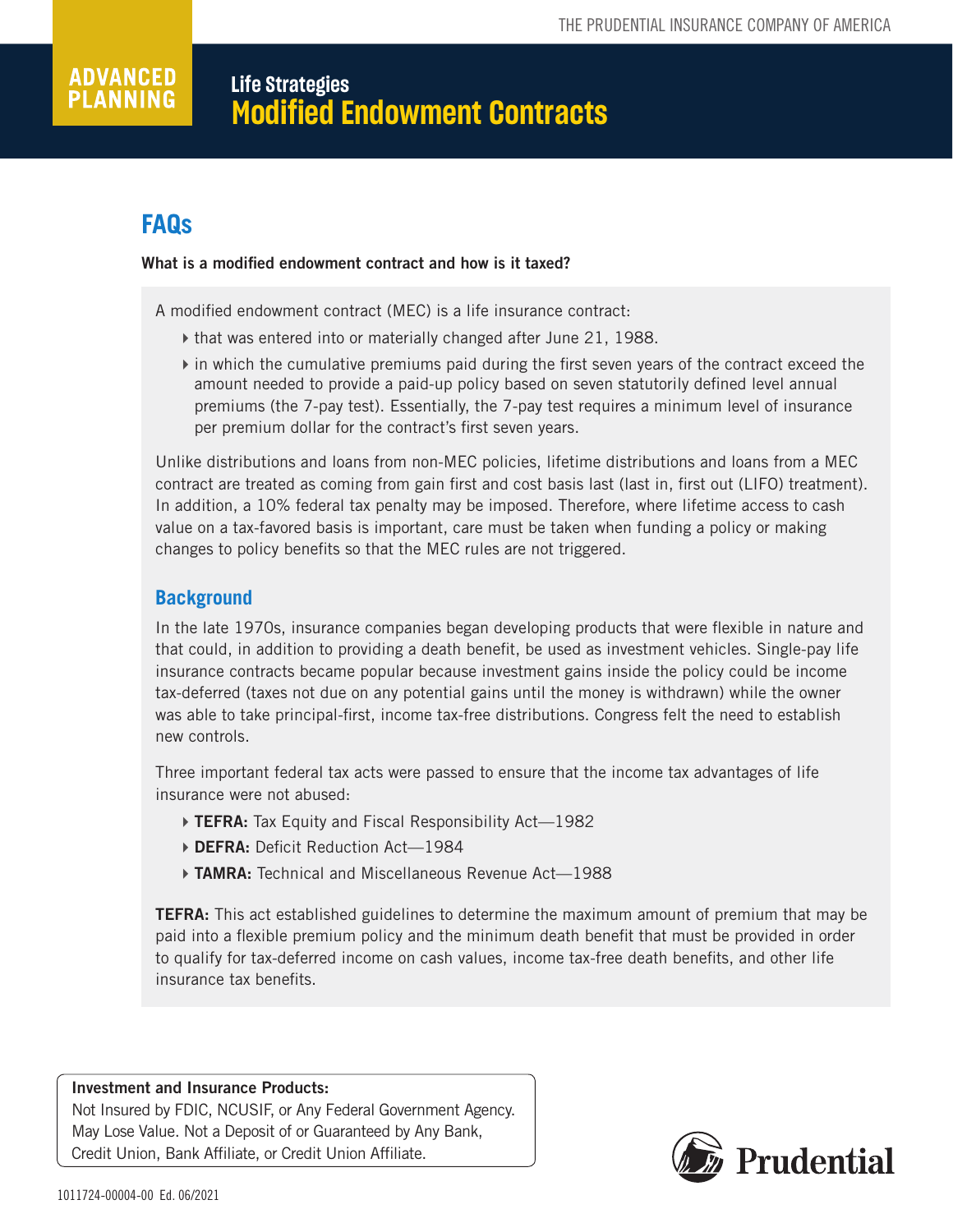DEFRA: This act tightened up the TEFRA rules by defining taxable versus nontaxable withdrawals. DEFRA also extended qualification testing to all life insurance policies that have cash values. When DEFRA guidelines are exceeded, a policy will not qualify as life insurance. The policy is instead treated as an investment vehicle with the income portion of the investment currently taxable to the policyholder.

TAMRA: This act further tightened the rules by enacting policy premium guidelines (the 7-pay test) that prevent policyholders from paying large amounts (or a single premium) in early policy years and then borrowing the cash value tax-free.<sup>1</sup> A policy with premiums in excess of TAMRA guidelines becomes a modified endowment contract (MEC).

#### What is the tax effect of a policy becoming a MEC?

Income-First Taxation. MEC contracts qualify as life insurance (i.e., *death benefits are still generally received income tax-free* under IRC §101(a)). However, the owner may lose some of the advantages of tax-deferred growth, and loans and withdrawals can incur penalties.

Lifetime distributions from a MEC are taxed differently than distributions from non-MEC policies. *Distributions are taxed as ordinary income when received to the extent that there is a gain in the contract*. 2 In other words, distributions from a MEC contract are taxed as income first and recovery of basis second until all gain has been withdrawn or borrowed. This is similar to the taxation of an income tax-deferred annuity.

Amounts treated as income-first distributions include:

- Policy loans, whether used for paying premiums or for other purposes.
- Loans secured by the policy.
- Interest accrued on a policy loan.
- Withdrawals.
- ▶ Policy assignments.

Amounts not treated as income-first distributions include:

- Dividends retained by the carrier to pay premiums on the contract.
- Dividends used to purchase paid-up additions.
- Term insurance or other qualified additional benefits.
- Surrender of paid-up additions to pay premiums.

**Penalty Tax.** Unless the taxpayer is at least  $59\frac{1}{2}$  years old or has become disabled, or the distribution is part of a series of substantially equal periodic payments over the life expectancy of the taxpayer or the taxpayer and his or her beneficiary, any taxable distribution from a MEC will be subject to a 10% federal tax penalty.<sup>3</sup>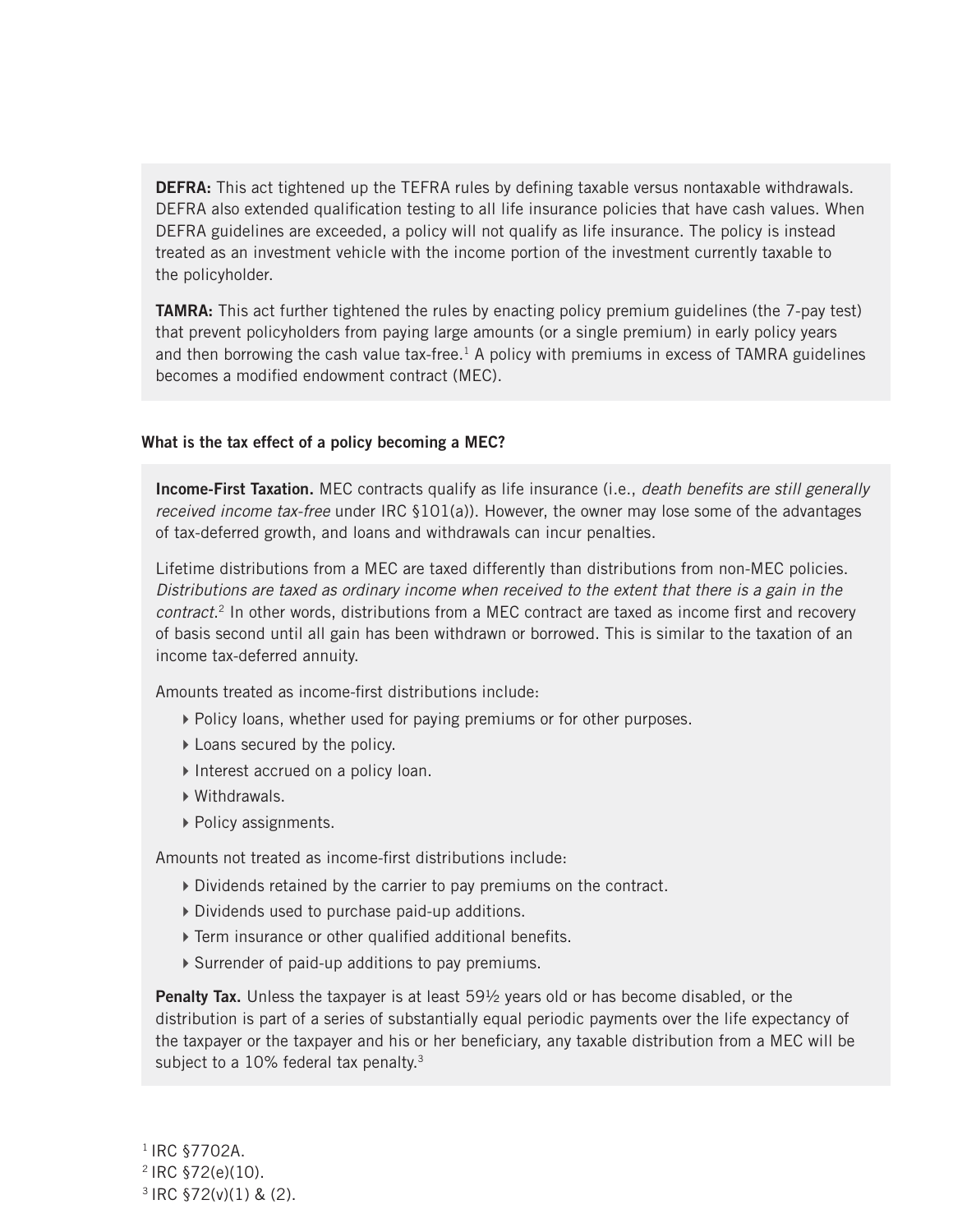#### **The 7-Pay Test**

Each life insurance policy is subjected to the 7-pay test when issued and will become a MEC if it fails the test. The 7-pay test compares the cumulative premium paid with the net level premium (the amount necessary to pay up the policy). A policy will fail the test if, at any time during the first seven contract years, the cumulative amount paid under the contract exceeds the sum of the net level premiums.

It is important to understand that the net level premium is not the same as the actual premium paid under the contract. Rather, it is a statutorily defined premium calculated using mandated interest, mortality, and expense assumptions. It is possible that a contract that requires seven level annual premiums will fail the 7-pay test because the statutory net level premium will be less than the actual premium paid.

*Once a policy has failed the 7-pay test, it becomes a MEC and remains a MEC for the life of the contract. Even if the MEC policy is exchanged for a new policy, the new policy will be a MEC.*

*It is important to note that a policy that originally satisfied the 7-pay test may nonetheless become a MEC if the face amount is reduced or if it undergoes a material change, as discussed below.*

Death Benefit Reductions. Where there is a scheduled or an unscheduled reduction in the death benefit within the first seven contract years, the 7-pay test must be recalculated for the first seven years as if the contract had originally been issued at the reduced death benefit level. If the policy fails the recalculated 7-pay test, MEC income-first taxation applies to amounts received in the year the contract becomes a MEC and to all distributions in subsequent contract years. In addition, a look-back rule applies MEC taxation to any distribution in the two years before the policy failed the 7-pay test.

Survivorship Policies. A special rule applies to survivorship policies. In the case of a survivorship policy issued on or after September 14, 1989, a new 7-pay test based on the initial premium and the reduced death benefit is required, even if the reduction occurs after the first seven policy years.

Material Changes. When a material change is made in the benefits under the insurance contract that was not reflected in any previous 7-pay test, a 7-pay test must be applied as if a new contract were entered into on the date on which the material change took effect. The new 7-pay premium is adjusted to take into consideration the contract's existing cash surrender value as of the date of the change.

A material change generally includes any increase in the death benefit that requires evidence of insurability or any addition of a benefit or rider. Common examples of a material change are:

- Term life conversions to permanent coverage.
- ▶ Exchanges of one policy for another, whether taxable or tax-free under IRC §1035.

Some increases not considered a material change include:

- $\blacktriangleright$  Increases due to the necessity to fund the lowest possible death benefit and qualified benefits in the first seven years.
- Increases due to the crediting of interest or other earnings, including dividends.
- Cost-of-living increases based on a broad-based index.
- Adding a qualified long-term care insurance rider.
- Changes due to the financial insolvency of the insurer.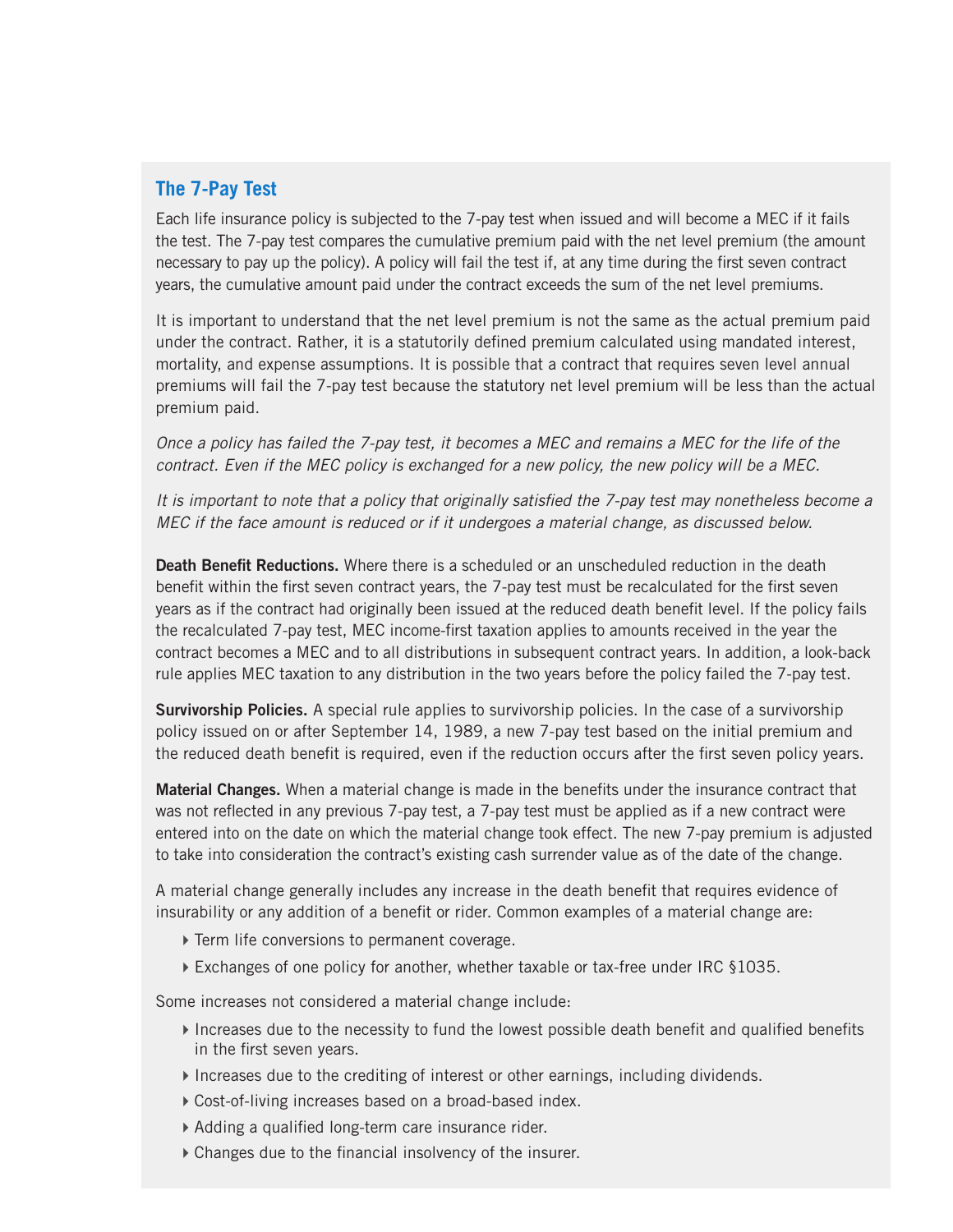# **Safety Valve**

Even if a policy would become a MEC because of the payment of premiums in excess of the cumulative MEC premium, MEC status can still be avoided if the insurer returns the excess premium paid, plus interest, within 60 days of the end of the year in which the excess occurs. (Although the Code permits the avoidance of MEC status if excess premiums are returned within 60 days of the end of the year in which the excess ends, Prudential's policy is that the excess should be removed within 60 days of remittance.)

## **Grandfathered Contracts**

A policy entered into before June 21, 1988, is not subject to the 7-pay test unless a material change is made to the contract.

When a grandfathered policy is exchanged for a new policy, a material change has occurred and the new policy must be tested for 7-pay compliance. The exchange of a grandfathered policy does not automatically trigger MEC status but rather triggers the 7-pay test.

# **Policy Exchanges**

A MEC cannot be washed clean of MEC status by means of an IRC §1035 exchange. A contract received in exchange for a MEC will also be a MEC.

A properly planned rollover with no new money will not create a MEC because the cash value existing on the day of the exchange is not treated as a new premium. The 7-pay test must be applied, but the new policy will always pass the test as long as the death benefit remains the same and no additional premiums are paid into the new policy.

A rollover with new money may create a MEC because the 7-pay test must be reapplied.

Similarly, when a policy is less than seven years old and an IRC §1035 exchange is made, and the acquired policy has a reduced face amount relative to the exchanged policy, the 7-pay test must be reapplied retroactively over the 7-pay period. If any premium paid during that period exceeds the new adjusted 7-pay premium, the acquired policy will be a MEC.

## **Summary**

MEC rules are designed to limit the tax advantages of heavily funded and single-pay life insurance contracts. Nevertheless, single-pay contracts still have a useful place in the world of life insurance. Owners of single-pay contracts can still benefit from the tax-deferred cash value build-up and income tax-free death benefits of life insurance (under IRC §101(a)). They just can't access cash values without incurring ordinary income tax.

Single-pay life policies remain especially attractive in estate planning scenarios where the emphasis is on maximizing income tax-free death benefits using the applicable exclusion amounts, and perhaps the generation-skipping applicable exclusion, to pass premium amounts free of transfer taxes to an irrevocable Crummey trust.